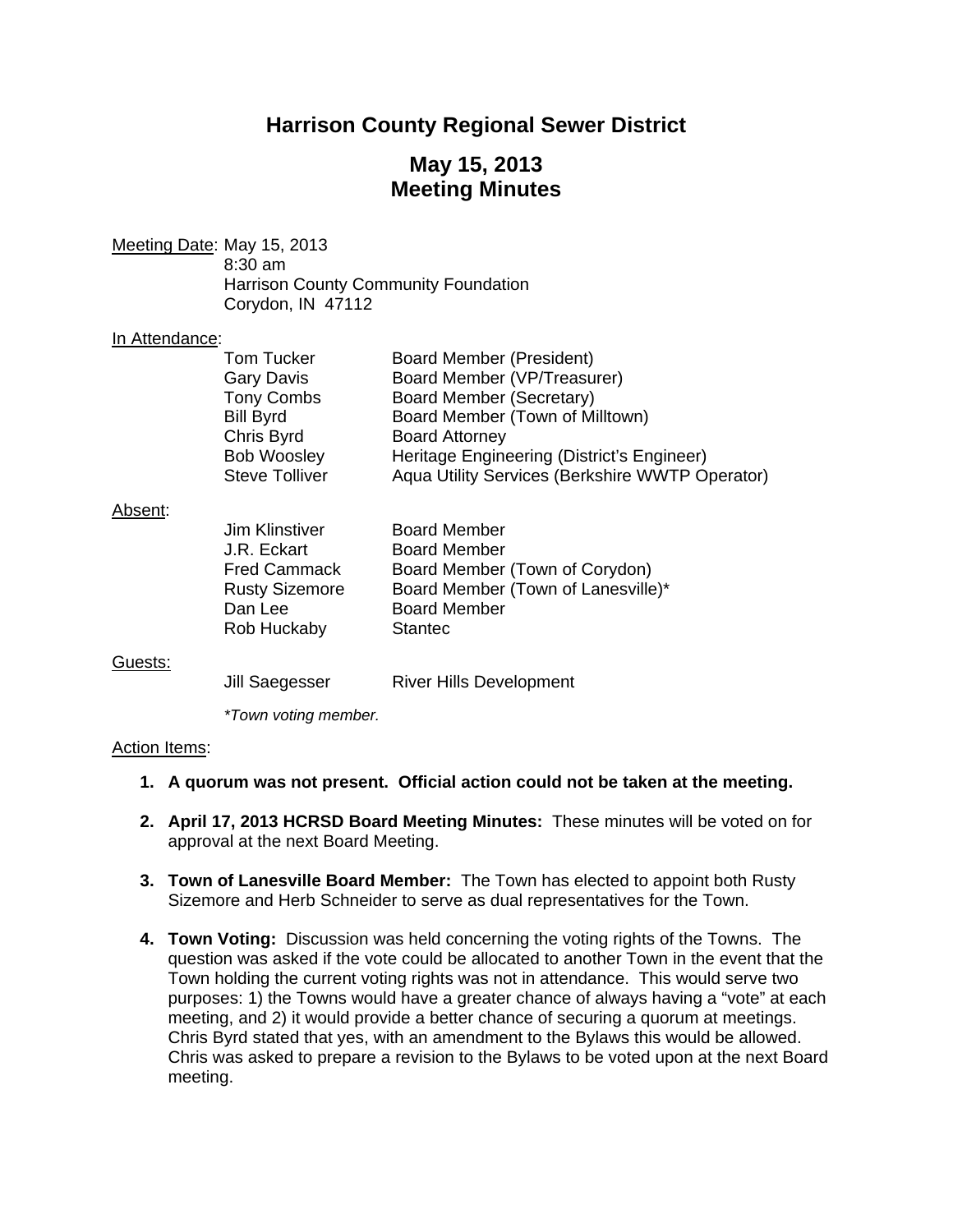HCRSD Mtg Minutes May 15, 2013 Page 2 of 3

## **5. New Salisbury Sanitary Sewer Project:**

- **a. Award of Contracts:** Bob Woosley and Jill Saegesser advised the Board that EDA has granted approval to award the Construction Contracts (approval letter received on May 14<sup>,</sup> 2013). Jill stated that Construction cannot begin until all paperwork on contracts has been signed, submitted to EDA, and approval from EDA to proceed has been secured. Bob Woosley will move forward with scheduling pre-construction meetings with each Contractor to begin the process of signing all required documents.
- **b. Ground Breaking Ceremony:** It was discussed that after the required EDA sign has been erected that an official ground breaking ceremony should be held. All parties involved (Schmidt, Child Craft property owners, elected officials, HCCF, EDC, etc.) shall be invited.
- **6. Berkshire WWTP Operations Report (April):** Steve Tolliver presented the April 2013 Operations Report and reported the following: 1.) The plant remains in compliance and there were no issues to report. 2.) The private lift station owned by the mobile home park experienced issues once again, Steve worked with them to resolved the issues, once resolved the WWTP received a large volume of grease instantaneously that caused concern at the WWTP resulting in additional loads of sludge to be removed from the WWTP.
	- **a. Generator:** Bill Byrd asked if the generator was ready to utilized in the event of an emergency. Steve stated that yes, it is fully operation and can be placed into service immediately.
	- **b. Additional Cost:** Bill Byrd asked what impact to the District's current monthly operations fee would there be by adding the New Salisbury Sewer Project improvements (note: this project will be adding three lift stations). Steve Tolliver stated there would be no cost increase to his monthly operations fee as a result of these additional pump stations being added to the system. Additional fees would only apply if/when maintenance activities were performed.

# **7. Stormwater Demonstration Project:**

**a. Lanesville School Campus:** Bob Woosley reported that the Contractor has submitted the required information on the proposed alternate water quality unit they would like to utilize. Stantec is in the process of making a final review. Initial review indicates the unit meets all design parameters. A decision is needed to allow the Contractor to move forward in ordering materials to allow for start of construction during the first full week in June.

### **8. Lanesville Interchange Sewer Project:**

# **a. Design Update:**

**i. District Portion:** Bob Woosley informed the Board that 80% plans are complete and are being delivered to Dan Lee this week for review. A set of these plans will be provided to the Town of Lanesville. A